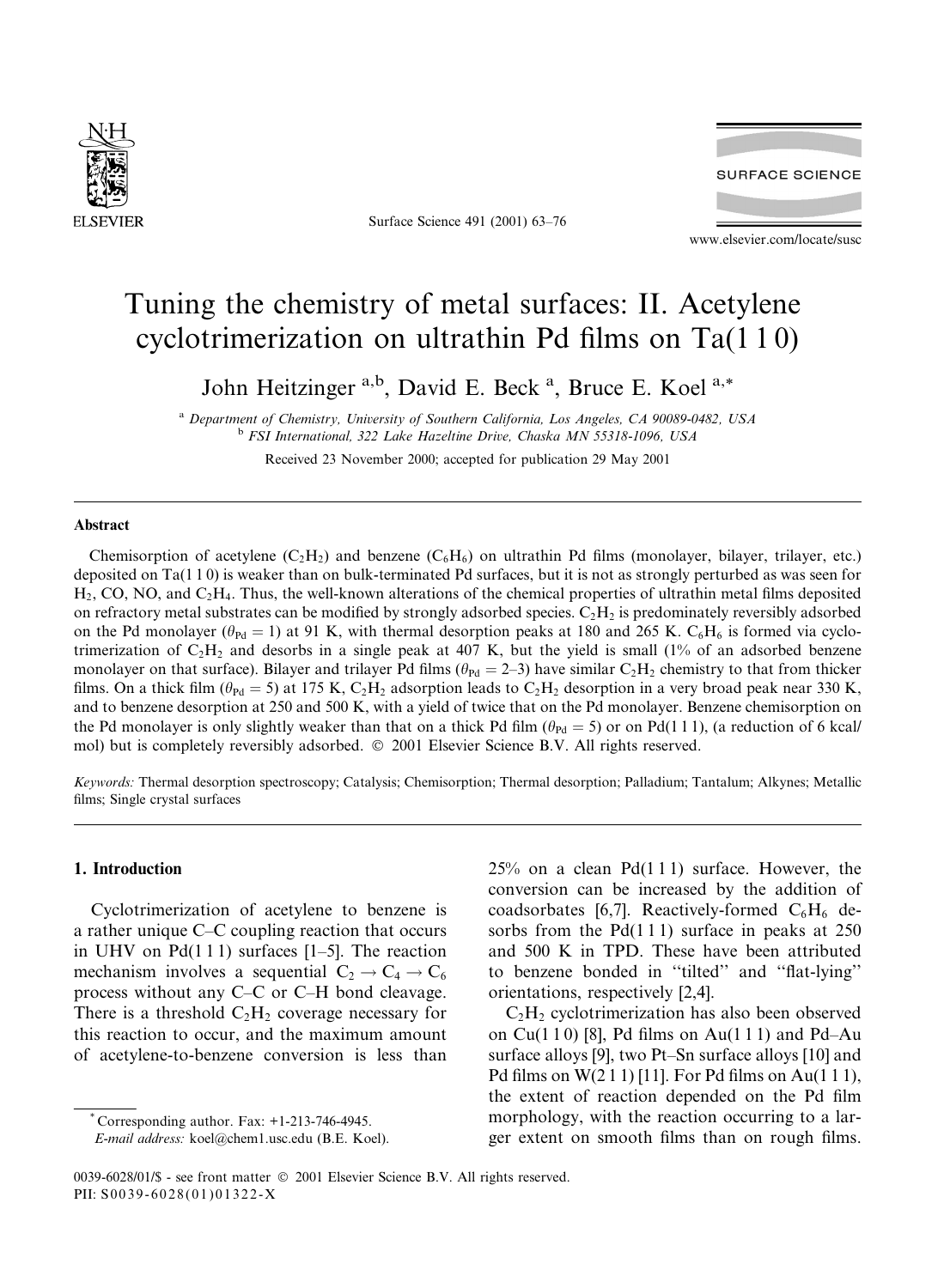However, Pd films on Mo(100) do not show  $C_2H_2$ cyclotrimerization activity [12]. This may be due to the larger Pd–Pd separation (expansive strain) or lower symmetry for Pd films on  $Mo(100)$ . This reaction is known to be structure-sensitive on Pd. with a much lower  $C_6H_6$  yield from the Pd(100) surface than from the  $Pd(111)$  surface [5,6].

In this paper, we present results for  $C_2H_2$  and  $C_6H_6$  chemisorption, and the cyclotrimerization of acetylene to form benzene, on ultrathin Pd films deposited on  $Ta(110)$ . The Pd monolayer is less reactive than bulk Pd surfaces, binding  $C_2H_2$  more weakly with increased reversible adsorption.  $C_6H_6$ desorption from the cyclotrimerization reaction occurs in a single peak in TPD on the Pd monolayer, but two peaks are seen for thicker ( $\theta_{\text{Pd}} = 5$ ) Pd films just as for  $Pd(111)$  crystals. The Pd monolayer completely reversibly adsorbs benzene and the chemisorption bond is weaker than on thick ( $\theta_{\text{Pd}}$  = 5) Pd films and bulk Pd(1 1 1) crystals, where benzene desorbs at 500 K in competition with decomposition.

#### 2. Experimental information

The UHV chamber used in this work has been described previously [13]. The instrumentation included a double-pass CMA with a coaxial electron gun, LEED optics, and a UTI 100C quadrupole mass spectrometer. The base pressure of the chamber was  $1 \times 10^{-10}$  Torr.

The Ta(110) single crystal was cleaned by  $Ar^+$ ion sputtering followed by repeated flashes to 2500 K. The temperature of the sample was measured by a W-5%Re/W-26%Re thermocouple spotwelded to the side of the sample. Pd was deposited on  $Ta(110)$  by resistively heating a 0.5-mm tungsten wire which was wrapped with 0.1-mm Pd wire (Aesar 99.99% pure).

 $C_2H_2$  (Matheson, 99.6%) was purified using standard fractional distillation procedures on a glass vacuum line to remove traces of acetone, and was stored at pressures less than one atmosphere in a glass bulb. Dosing of all gases was carried out using a glass, microcapillary array doser attached to a leak valve. This doser had a flux enhancement factor of 50 over the measured background pressure. Exposures are reported in units of Langmuirs  $(1 L = 1 \times 10^{-6}$  Torrs) and are corrected for ionization gauge efficiency and doser enhancement factor.

Pd coverages reported in this paper were derived from AES and LEED observations, consistent with our previous study [18]. All  $C_2H_2$  and  $C_6H_6$ experiments were performed on Pd films which had been annealed to 400 K, unless otherwise specified, in order to avoid (as much as possible) changes in the Pd film structure during TPD experiments. The heating rate used during TPD experiments was 5 K/s.

The growth and structure of Pd films formed by vapor-deposition on  $Ta(110)$  has been studied previously  $[14-17]$ . With the substrate at 300 K, Pd film growth is best described by a Frank-van der Merwe (layer-by-layer) mechanism. The first Pd layer initially grows in a two-dimensional, pseudomorphic structure, probably as islands. Pseudomorphic growth continues up to  $\theta_{\text{Pd}} = 0.65$ (defined relative to the atomic density of the  $(1\ 1\ 1)$ ) surface of bulk Pd, i.e.,  $\theta_{\text{Pd}} = 1$ ). Subsequent deposition of Pd causes a "beat" pattern to appear in LEED, with the new spots aligned parallel to the short axis of the distorted hexagon of the substrate. The deposition most likely causes a structural phase-transition to occur within the monolayer and the beat pattern has been attributed to the formation of  $fcc(111)$  islands [16–18]. Further deposition leads to the formation of an fcc(111)-Pd monolayer with  $\theta_{\text{Pd}} = 1$ . The film continues to grow with an  $fcc(111)$  structure as more Pd is deposited. The beat pattern observed in LEED fades and a symmetric hexagon pattern appears that is characteristic of the  $fcc(111)$ structure. The growth of Pd films a few layers thick on Ta $(110)$  at 125 K is nearly identical to that at 300 K, with only a small deviation from the layerby-layer mode.

The bcc $(110)$  pseudomorphic monolayer is very stable (up to 1350 K), but the fcc(1 1 1) monolayer is stable only up to temperatures of 550–600 K. At these temperatures the beat pattern in LEED disappears and the  $(1 \times 1)$  pattern appears due to the pseudomorphic Pd monolayer structure with  $\theta_{\text{Pd}} =$ 0.86. This coverage is obtained by removal of Pd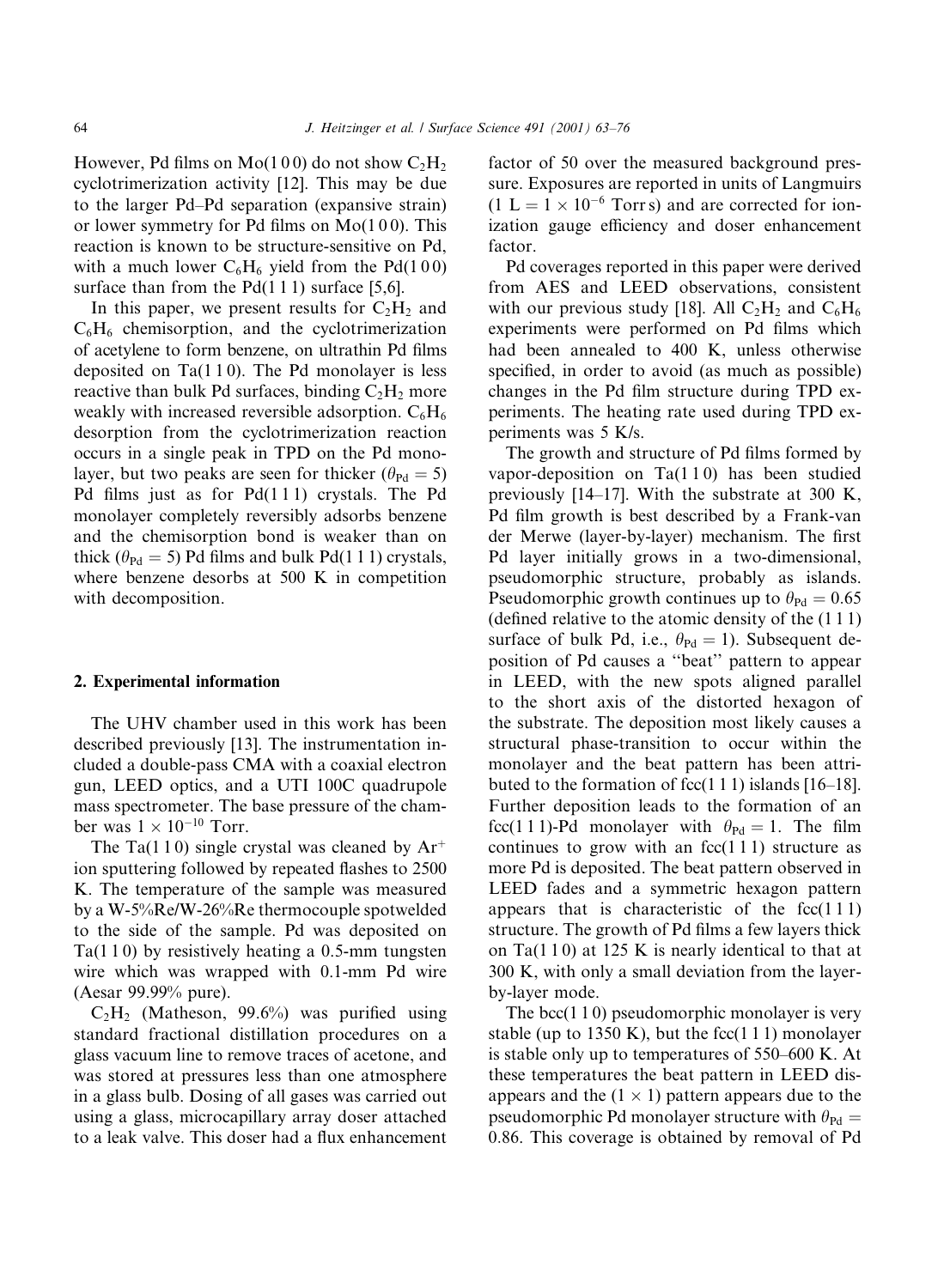from the monolayer to form clusters on top of the pseudomorphic Pd monolayer. Films thicker than this agglomerate into three-dimensional clusters that are two or three-layers thick at temperatures as low as 370 K. In particular, annealing a  $\theta_{\text{Pd}} = 2$ film to 350–450 K causes a decrease in the Pd AES signal, and heating to 850 K reduces the Pd AES signal to about 85% of its initial value at 125 K. The formation of Pd crystallites with an average cluster-thickness of two layers can account for these changes [18]. At  $550-600$  K, the beat pattern begins to fade and then disappears completely as a new pattern forms with elongated spots. This new pattern disappears completely at about 850 K and a  $(1 \times 1)$  LEED pattern is observed. The new LEED structure is associated with two or threelayer thick Pd-clusters, with a structure very close to that of a bulk Pd(100) crystal surface, on top of the pseudomorphic Pd monolayer on  $Ta(110)$ . This structure induces a 4% lattice strain in the Pd clusters compared to the 20% lattice strain in the [110] direction induced by formation of the pseudomorphic structure. For the initial Pd film with  $\theta_{\text{Pd}} = 3$ , the changes that occur in the Pd and Ta AES annealing curves and the behavior of the LEED pattern are similar to that for  $\theta_{\text{Pd}} = 2$ . However, the beat pattern disappears at a temperature of 650 K instead of 600 K.

#### 3. Results

## 3.1.  $C_2H_2$  chemisorption on a monolayer Pd film,  $\theta_{Pd}=I$

Fig. 1 shows TPD spectra following  $C_2H_2$  exposures on a  $\theta_{\text{Pd}} = 1$  film at 91 K. C<sub>2</sub>H<sub>2</sub> adsorption under these conditions is nearly reversible, with a very small amount of  $C_6H_6$ ,  $C_2H_4$  and  $H_2$ desorption observed. A small exposure of 0.005-L  $C_2H_2$  leads to a single desorption peak of  $C_2H_2$  at 265 K with a small shoulder on the low temperature side (Fig. 1(a)). Doubling the exposure to 0.01-L  $C_2H_2$  increases the size of the peak at 265 K and gives rise to a second peak at 180 K. Further increases in  $C_2H_2$  exposure causes the peak at Fig. 1. TPD spectra from  $\theta_{\text{Pd}} = 1$  films as a function of  $C_2H_2$ exposure at 91 K: (a)  $C_2H_2$  TPD spectra and (b)  $C_6H_6$  TPD spectra.

180 K to increase in size and broaden toward lower temperature prior to saturation.

Fig. 1(b) shows  $C_6H_6$  TPD spectra following  $C_2H_2$  exposures. No  $C_6H_6$  desorption occurs following a 0.005-L  $C_2H_2$  exposure, but a small  $C_6H_6$ desorption peak is seen at 407 K when the  $C_2H_2$ exposure is doubled to 0.01 L.  $C_2H_2$  exposures up to 1 L, increase the amount of  $C_6H_6$  desorption. A small amount of  $C_2H_4$  was observed in a broad desorption peak for a 0.005-L exposure. For higher exposures, a small peak grows in near 200 K which broadens and shifts down to 177 K for a 1-L exposure.

Unfortunately, H<sub>2</sub> TPD spectra cannot be used to quantify  $H_2$  and other product desorption yields because H atoms are absorbed by the Ta crystal. Thus, there is no desorption of  $H_2$  over the range 100–600 K that would be attributable to

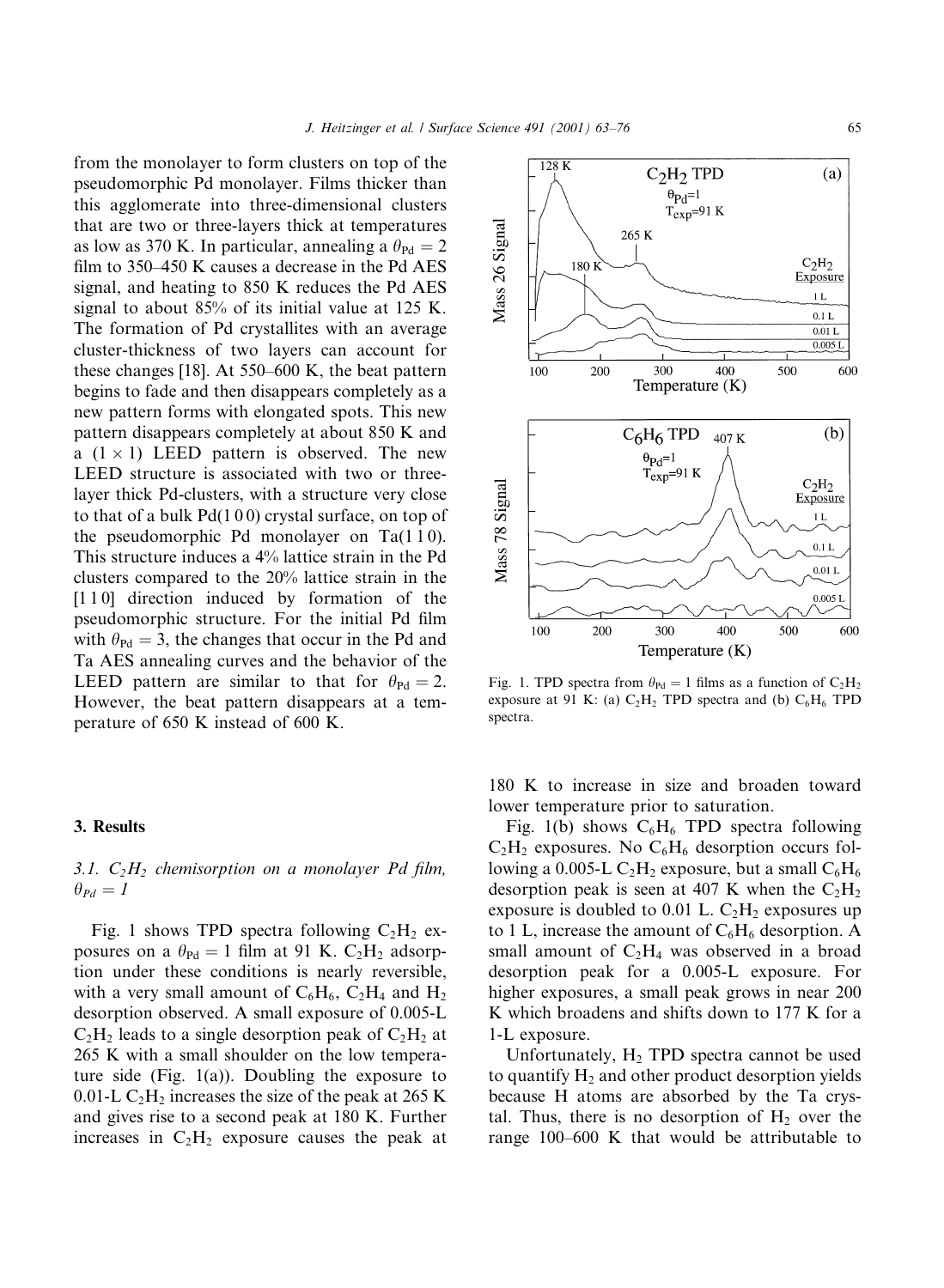chemisorbed hydrogen or decomposition of reaction intermediates on the Pd monolayer film. At much higher temperatures (not shown), a substantial amount of  $H_2$  is evolved from H atoms in the bulk of the crystal, but this also contains a contribution from the decomposition of  $C_2H_2$ on the clean edges and back of the Ta crystal.

Much of the previous work on  $Pd(111)$  single crystals [1–4] was done using  $C_2H_2$  exposures on the Pd substrate at 175 K. We performed analogous experiments at this temperature to allow direct comparisons to these studies. TPD spectra after C<sub>2</sub>H<sub>2</sub> exposures on a  $\theta_{\text{Pd}} = 1$  film at 175 K are shown in Fig. 2.  $C_2H_2$  desorption occurs initially in a peak at 265 K following a 0.005-L exposure, with a second peak at 215 K growing in after the exposure is doubled to 0.01 L. Both peaks grow in size as the  $C_2H_2$  exposure is increased, reaching a maximum after a 1-L  $C_2H_2$  exposure. A 0.1-L  $C_2H_2$  exposure is required before  $C_6H_6$  desorption is observed, which is a ten-fold increase relative to the  $C_2H_2$  exposures required to initiate benzene formation with the substrate at 91 K. A single  $C_6H_6$  desorption peak occurs at 403 K. Only trace amounts of  $C_2H_4$  were observed after  $C_2H_2$ exposures and no  $H_2$  desorption was detected other than that desorbing from the bulk of the Ta crystal.

Fig. 3 compares the product yields calculated from the TPD peak areas. The amount of reversibly adsorbed  $C_2H_2$ , and the amount of  $C_2H_4$  desorbed, is much larger when  $C_2H_2$  is dosed onto



Fig. 2. TPD spectra from  $\theta_{\text{Pd}} = 1$  films as a function of  $C_2H_2$ exposure at 175 K: (a)  $C_2H_2$  TPD spectra and (b)  $C_6H_6$  TPD spectra.



Fig. 3. Comparison of TPD areas for desorption products following C<sub>2</sub>H<sub>2</sub> exposures on  $\theta_{\text{Pd}} = 1$  films at 91 and 175 K. Note that the  $C_2H_2$  TPD area for exposure at 91 K has been divided by 10 while the benzene TPD areas for both exposure temperatures have been multiplied by 10.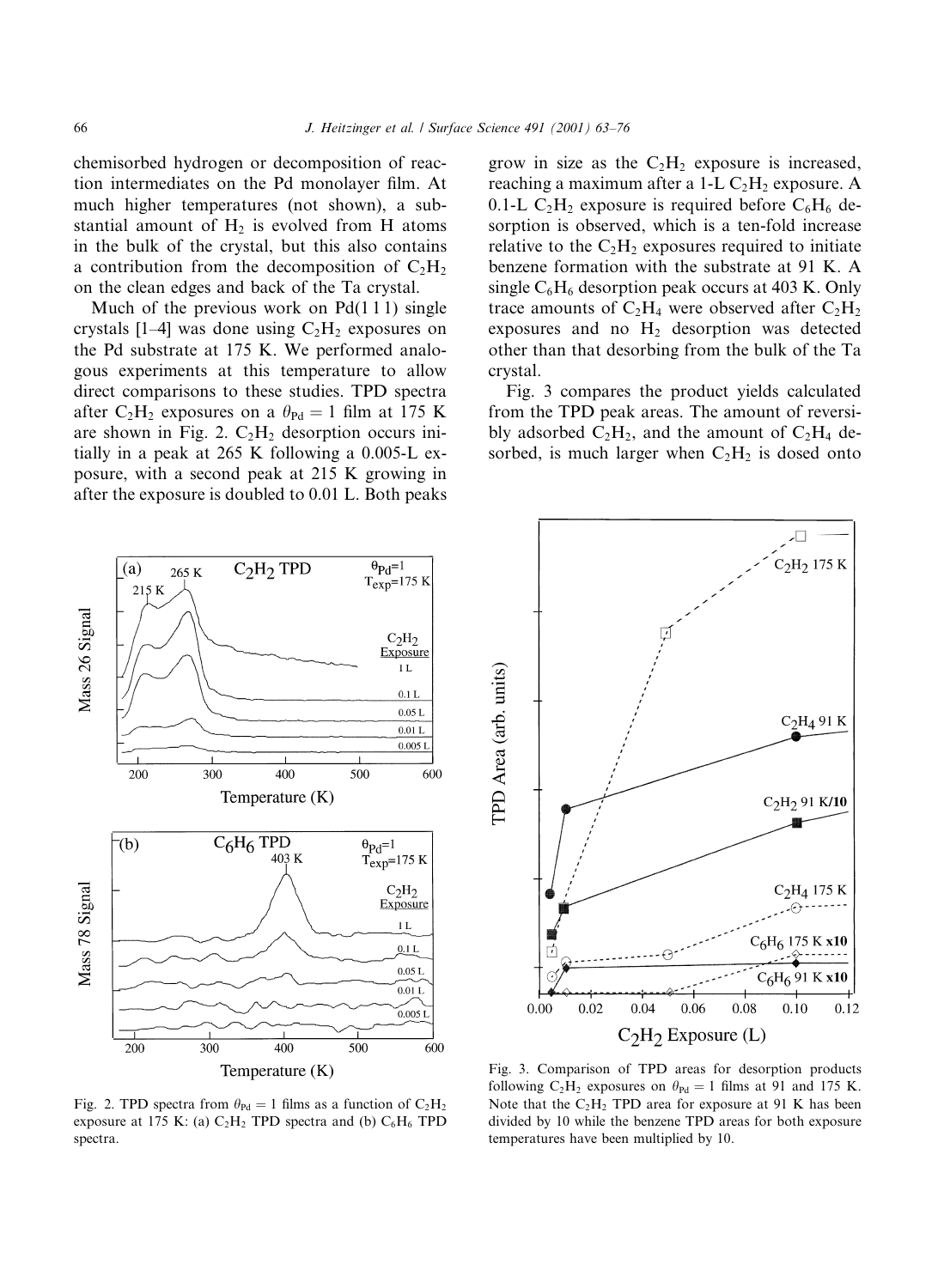the Pd monolayer film at 90 K than at 175 K. However, the amount of  $C_6H_6$  desorbed does not change, although much larger exposures are required to reach the cyclotrimerization reaction threshold. The additional  $C_2H_2$  adsorbed at 91 K does not affect the amount of  $C_6H_6$  desorbed and the total amount of  $C_6H_6$  desorbed is quite low, only 1% of the amount of the benzene monolayer on a  $\theta_{\text{Pd}} = 1$  film (vide infra).

## 3.2.  $C_2H_2$  chemisorption on Pd films of increasing thickness

Fig. 4 shows TPD spectra following large, 1-L  $C_2H_2$  exposures onto Pd films of increasing thickness at  $175$  K. As shown in Fig. 4(a), reversible  $C_2H_2$  adsorption is nearly eliminated on the  $\theta_{\text{Pd}} = 2$  film. For thicker films, ( $\theta_{\text{Pd}} = 3$  or 5) both  $C_2H_2$  desorption peaks observed on the monolayer are completely gone and a very broad desorption feature is observed between 300 and 500 K.

Fig. 4(b) shows  $C_6H_6$  TPD spectra following 1-L  $C_2H_2$  exposures onto several Pd films at 175 K. As the Pd film thickness is increased from the monolayer ( $\theta_{\text{Pd}} = 1$ ) film to the bilayer ( $\theta_{\text{Pd}} = 2$ ) film, the single desorption peak at 403 K disappears and two peaks at 300 and 480 K (with a shoulder at 430 K) are observed. For the trilayer  $(\theta_{\text{Pd}} = 3)$  film, C<sub>6</sub>H<sub>6</sub> desorption peaks shift to 250



Fig. 4. TPD spectra following 1-L C<sub>2</sub>H<sub>2</sub> exposures at 175 K on several Pd films: (a) C<sub>2</sub>H<sub>2</sub> TPD spectra, (b) C<sub>6</sub>H<sub>6</sub> TPD spectra, (c)  $C_2H_4$  TPD spectra and (d)  $H_2$  TPD spectra.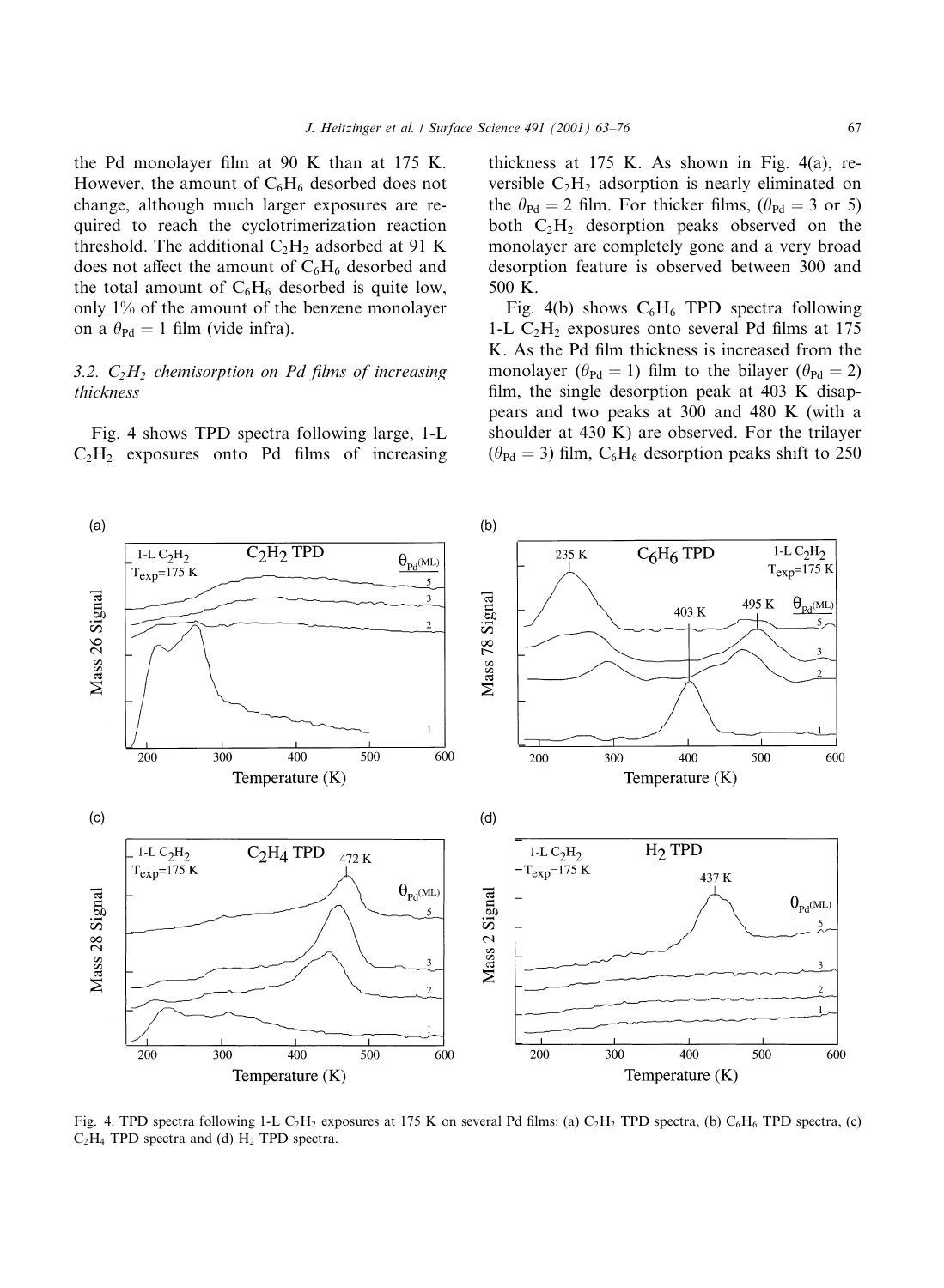and 495 K. With an additional increase in film thickness to  $\theta_{\text{Pd}} = 5$ , the C<sub>6</sub>H<sub>6</sub> desorption peak at 250 shifts to 235 K and increases in size while the peak at 495 K decreases.

As shown in Fig. 4(c), increasing the Pd film thickness from  $\theta_{\text{Pd}} = 1$  to  $\theta_{\text{Pd}} = 2$  resulted in a slight reduction in the amount of  $C_2H_4$  desorbed and a shift in desorption temperature from the two low-temperature features to a peak at 445 K. Increasing the Pd film thickness further eliminated low-temperature  $C_2H_4$  desorption and caused a shift in the high temperature peak to 472 K.

No  $H_2$  desorption below 600 K that would be attributable to chemisorbed hydrogen or to the decomposition of reaction intermediates on Pd films was observed for  $\theta_{\text{Pd}} = 1-3$ . For the  $\theta_{\text{Pd}} = 5$ film, a  $H_2$  desorption peak occurs at 430 K due to the decomposition of adsorbed hydrocarbon species. Unfortunately, even though some hydrogen desorbs from this Pd film,  $H_2$  TPD spectra cannot be used quantitatively because of competition with H absorption by the Ta crystal, as described above.

The influence of Pd film thickness on the type and amounts of desorption products in TPD is illustrated in Fig. 5. About twice as much  $C_2H_2$ and one-half as much benzene is desorbed from the  $\theta_{\text{Pd}} = 1$  film than from the  $\theta_{\text{Pd}} = 5$  film at 175 K. There is also a slight reduction in the amount of  $C_2H_4$  desorbing from a thick film ( $\theta_{\text{Pd}} = 5$ ) compared to the thinner  $\theta_{\text{Pd}} = 1-3$  films exposed at 175 K. An abrupt increase in  $H_2$  desorption was seen on the  $\theta_{\text{Pd}} = 5$  film at 175 K.

3.3.  $C_2H_2$  chemisorption on a five-layer thick film,  $\theta_{Pd}=5$ 

Following small C<sub>2</sub>H<sub>2</sub> exposures on a  $\theta_{\text{Pd}} = 5$ film at 91 K,  $C_2H_2$  desorbs in a small spike in TPD which arises from prompt desorption from the heating wires (Fig. 6(a)). Large  $C_2H_2$  exposures cause a desorption peak at 140 K which broadens toward higher temperature with increased  $C_2H_2$ exposure. No  $C_6H_6$  desorption occurred in concurrent TPD spectra. As shown in Fig. 6(c), a small  $C_2H_4$  desorption peak at 465 K, along with a small amount at 250 K, was observed following

Fig. 5. Comparison of TPD areas of the desorption products as a function of Pd film thickness following  $1-L C<sub>2</sub>H<sub>2</sub>$  exposures at 175 K. Note that the benzene TPD areas have been multiplied by 10.

a  $0.01$ -L C<sub>2</sub>H<sub>2</sub> exposure. A broad desorption feature at 152 K emerged following large exposures. Accompanying  $H_2$  TPD spectra show that  $H_2$  desorbs in a small peak at 420–450 K for all exposures greater than 0.01-L  $C_2H_2$ .

 $C_2H_2$  exposures were similarly made on a  $\theta_{\text{Pd}} =$ 5 film at 175 K. Fig. 7 shows the resulting TPD spectra. No desorption of  $C_2H_2$  occurs following small exposures  $(0.05-0.1 \text{ L})$ , but for larger exposures (1–2 L), a broad  $C_2H_2$  desorption feature is seen near 330 K. No benzene desorbed for 0.05-L  $C_2H_2$  exposures, but larger doses caused benzene desorption peaks at 250 and 500 K.  $C_2H_4$  desorbs in a peak at 470 K as shown Fig. 7(c).  $H_2$  desorbs in a peak at 420 K which shifts to 425–435 K after higher exposures.

Fig. 8 compares the desorption product yields following  $C_2H_2$  exposures on the  $\theta_{\text{Pd}} = 5$  film at 91

 $C_2H_2$ 

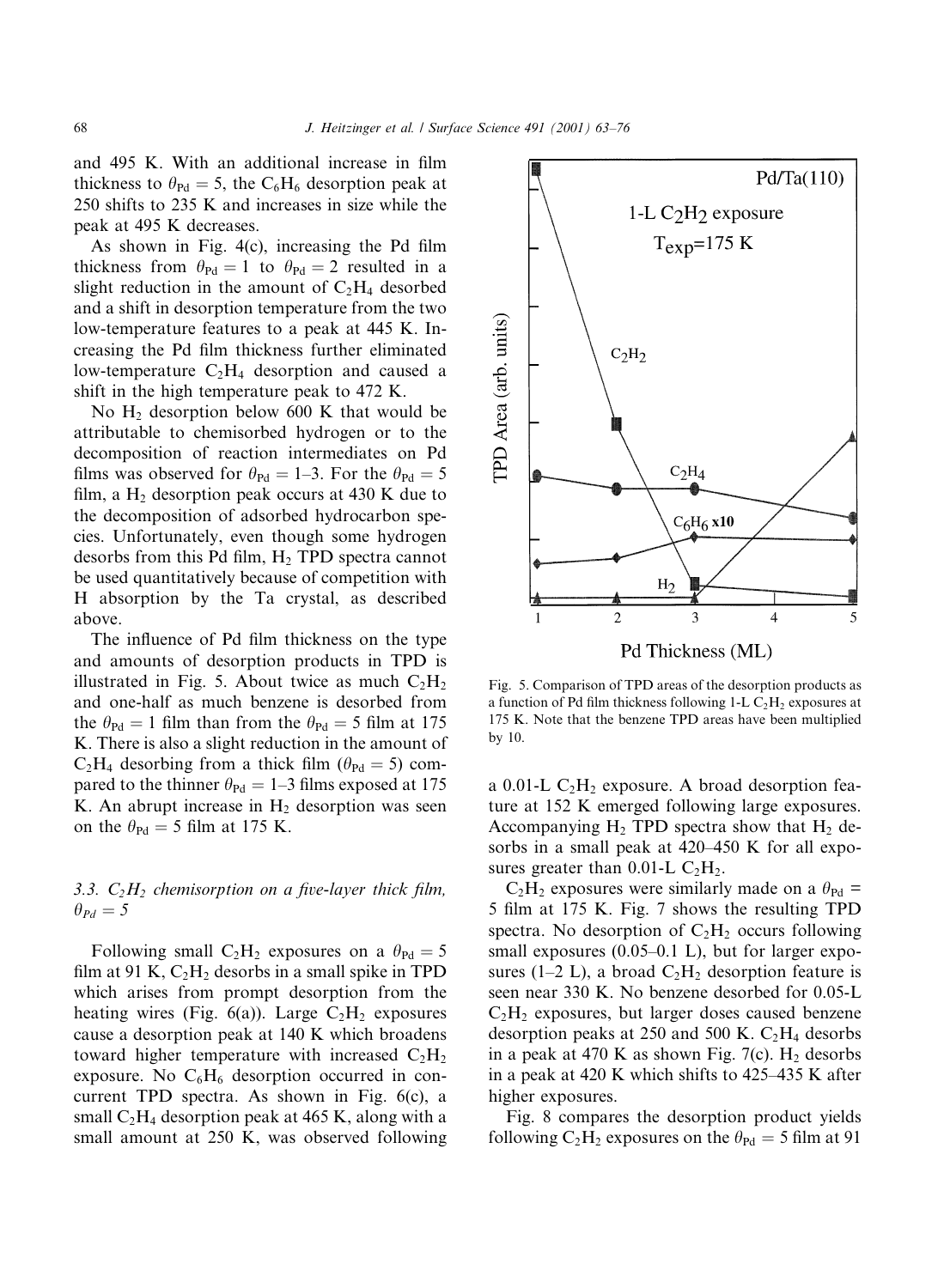

Fig. 6. TPD spectra from  $\theta_{\text{Pd}} = 5$  films as a function of C<sub>2</sub>H<sub>2</sub> exposure at 91 K: (a) C<sub>2</sub>H<sub>2</sub> TPD spectra, (b) C<sub>6</sub>H<sub>6</sub> TPD spectra, (c) C<sub>2</sub>H<sub>4</sub> TPD spectra and (d)  $H_2$  TPD spectra.

and 175 K. Dosing at 91 K leads to much larger  $C_2H_2$  desorption compared to that observed by dosing at 175 K, and completely eliminates  $C_6H_6$ desorption. The amount of  $C_2H_4$  and  $H_2$  desorbed was similar under both conditions.

Formation of an ordered  $C_2H_2$  layer exhibiting a  $(\sqrt{3} \times \sqrt{3})$ R30° LEED pattern was necessary for the formation of benzene on  $Pd(111)$  [2,4]. One explanation for the decreased benzene yield for dosing C<sub>2</sub>H<sub>2</sub> on the  $\theta_{\text{Pd}} = 5$  film at 91 K is that steric interactions or disorder in the  $C_2H_2$  adlayer inhibits benzene formation. Unfortunately, no studies on  $Pd(111)$  single crystals below 130 K have been performed, and so we do not know if this behavior is unique to the Pd film.

Fig. 9 compares the relative product yields following C<sub>2</sub>H<sub>2</sub> exposures on  $\theta_{\text{Pd}} = 1$  and  $\theta_{\text{Pd}} = 5$ films at 91 K. Initially, the amount of  $C_2H_2$  desorbed from the  $\theta_{\text{Pd}} = 1$  film is more than ten times larger than that from the  $\theta_{\text{Pd}} = 5$  film. However, this difference decreases with increasing  $C_2H_2$  exposures, and the amount of  $C_2H_2$  desorbed from the two surfaces is nearly equal after a 4-L dose. Benzene desorption following  $C_2H_2$  exposures on the  $\theta_{\text{Pd}} = 1$  film at 91 K occurs in a single peak at 400 K and yields approximately  $1\%$  of the benzene that desorbs after a benzene monolayer is dosed on that surface. In contrast, no benzene desorbs from the  $\theta_{\text{Pd}} = 5$  film exposed at 91 K. Since nearly equivalent amounts of benzene desorbed from the  $\theta_{\text{Pd}} = 1$  film at 91 and 175 K, additional acetylene adsorbed at 91 K cannot account for the elimination of the cyclotrimerization pathway on the  $\theta_{\text{Pd}} = 5$  film. The amount of C<sub>2</sub>H<sub>4</sub> desorbed from the  $\theta_{\text{Pd}} = 1$  film was much larger than that for the  $\theta_{\text{Pd}} = 5$  film and there was no H<sub>2</sub> desorption due to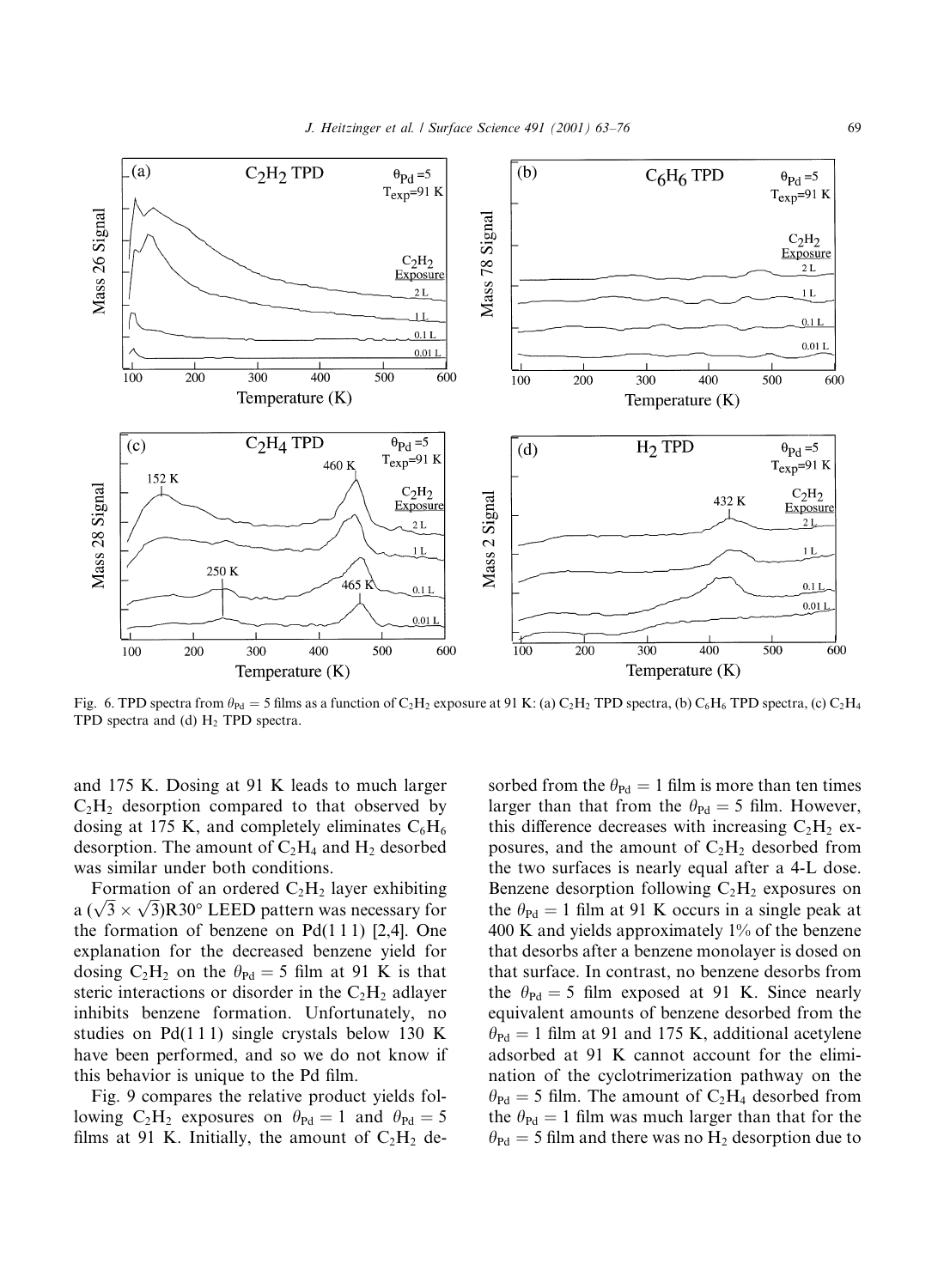

Fig. 7. TPD spectra from  $\theta_{\text{Pd}} = 5$  films as a function of C<sub>2</sub>H<sub>2</sub> exposure at 175 K: (a) C<sub>2</sub>H<sub>2</sub> TPD spectra, (b) C<sub>6</sub>H<sub>6</sub> TPD spectra, (c)  $C_2H_4$  TPD spectra and (d)  $H_2$  TPD spectra.

hydrocarbon decomposition on the  $\theta_{\text{Pd}} = 1$  film. It is possible that only a small amount of  $C_2H_2$  decomposition occurs on the  $\theta_{\text{Pd}} = 1$  film. Alternatively, C-H bond cleavage could occur followed by hydrogen absorption into the bulk of the crystal (the heat of solution of H in Ta is larger than the heat of adsorption of H on Pd).

Fig. 10 compares the relative product yields following exposures on  $\theta_{\text{Pd}} = 1$  and  $\theta_{\text{Pd}} = 5$  films at 175 K. For small  $C_2H_2$  exposures, more  $C_2H_2$  is desorbed from the  $\theta_{\text{Pd}} = 1$  compared to the  $\theta_{\text{Pd}} =$ 5 film, but the amount of  $C_2H_2$  desorption from the  $\theta_{\text{Pd}} = 5$  film continues to increase for larger  $C_2H_2$  exposures. About twice as much benzene desorbed from the  $\theta_{\text{Pd}} = 5$  film as for the  $\theta_{\text{Pd}} = 1$ film for  $C_2H_2$  exposures at 175 K. In contrast, the amount of C<sub>2</sub>H<sub>4</sub> desorption from the  $\theta_{\text{Pd}} = 5$  film was about half that from the  $\theta_{\text{Pd}} = 1$  film.

# 3.4. Consecutive TPD experiments on a  $\theta_{Pd} = 1$  and  $\theta_{Pd}=5$  film

From the preceding discussion, we conclude that very little  $C_2H_2$  decomposition occurs on the  $\theta_{\text{Pd}} = 1$  film while a substantial amount of decomposition occurs on the  $\theta_{\text{Pd}} = 5$  film. To further test this hypothesis, we conducted consecutive TPD experiments following 1-L  $C_2H_2$  exposures on  $\theta_{\text{Pd}} = 1$  and  $\theta_{\text{Pd}} = 5$  films at 175 K.

No changes were observed for consecutive TPD experiments for  $C_2H_2$  dosed on the Pd monolayer film at 175 K. These results confirm our assertion that decomposition is not occurring on this surface to any great extent since, otherwise, one would expect to observe changes in the product distributions due to the presence of reactively formed coadsorbates.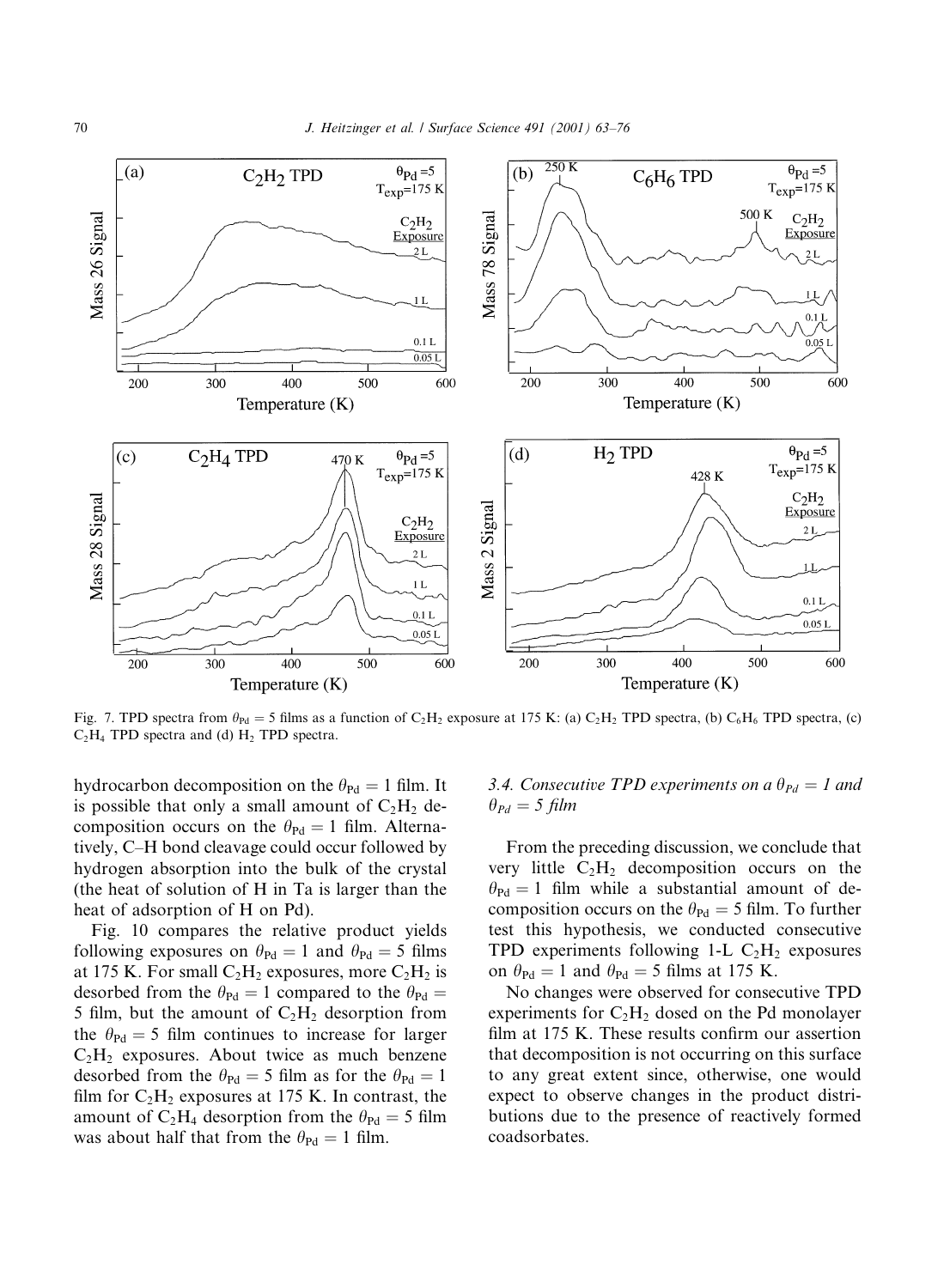

Fig. 8. Comparison of TPD areas for desorption products following C<sub>2</sub>H<sub>2</sub> exposures on  $\theta_{\text{Pd}} = 5$  films at 91 and 175 K. Note that the  $C_2H_2$  TPD area for exposure at 91 K and the  $H_2$ TPD areas for both exposure temperatures have been divided by 10, while the benzene TPD areas for both exposure temperatures have been multiplied by 10.

A similar consecutive TPD experiment was performed on the  $\theta_{\text{Pd}} = 5$  film at 175 K as shown in Fig.  $11(a)$ –(d). No changes were observed in the  $C_2H_2$  desorption spectra as the TPD experiments were repeated. However, repeating the TPD experiment caused the  $C_6H_6$  peak at 250 K to broaden toward higher temperatures and the peak initially at 500 K to shift down to 450 K and increase in size. Repeating for a third time eliminated  $C_6H_6$  desorption from the high temperature state and significantly reduced the size of the 250 K peak. The size of this peak decreased further after



Fig. 9. Comparison of TPD areas for desorption products following C<sub>2</sub>H<sub>2</sub> exposures on  $\theta_{\text{Pd}} = 1$  and  $\theta_{\text{Pd}} = 5$  films at 91 K. Note that the  $C_2H_2$  TPD areas and the  $H_2$  TPD areas for both film thicknesses have been divided by 10, while the benzene TPD areas for both film thicknesses have been multiplied by 10.

the fourth TPD experiment. The  $C_2H_4$  desorption peak decreased in size in the second TPD spectra and disappeared following the third. Repeating the TPD experiment eliminated any  $H_2$  desorption at 420 K, and TPD showed only H<sub>2</sub> desorption from the bulk of the Ta crystal.

For both films, the amount of  $C_2H_2$  desorption remained nearly constant as the TPD experiments were repeated, with twice as much  $C_2H_2$  desorbing from the  $\theta_{\text{Pd}} = 1$  film compared to the  $\theta_{\text{Pd}} = 5$  film. For the  $\theta_{\text{Pd}} = 1$  film, the amount of benzene desorbed was unchanged as TPD experiments were repeated. In contrast, benzene desorption from the  $\theta_{\text{Pd}} = 5$  film doubled for second TPD experiment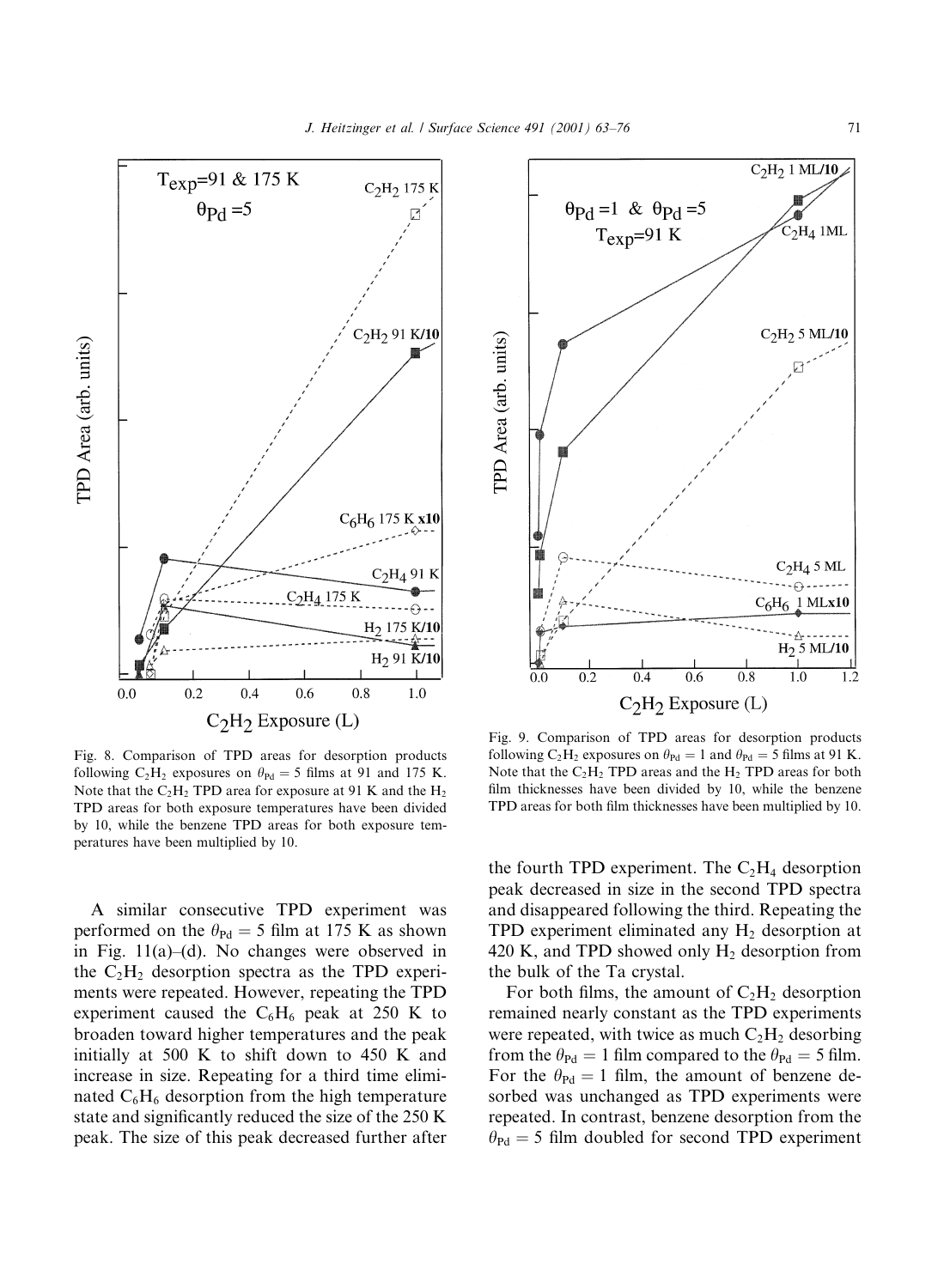

Fig. 10. Comparison of TPD areas for desorption products following C<sub>2</sub>H<sub>2</sub> exposures on  $\theta_{\text{Pd}} = 1$  and  $\theta_{\text{Pd}} = 5$  films at 175 K. Note that the H<sub>2</sub> TPD area for the  $\theta_{\text{Pd}} = 5$  film has been divided by 10, while the benzene TPD areas for both film thicknesses have been multiplied by 10.

compared to the first one. The amount of benzene desorbed decreased for the third TPD experiment, and almost no benzene desorption was observed during the fourth experiment. We explain this trend on the  $\theta_{\text{Pd}} = 5$  film by suggesting that the small amount of residual carbon adsorbed on the surface following the first TPD acts much like other additives [6,7] to promote cyclotrimerization. However, as the coverage of adsorbed carbon increases in each subsequent TPD experiment, benzene formation is eventually eliminated due to site-blocking.

The amount of  $C_2H_4$  and  $H_2$  desorbing in consecutive TPD experiments for the  $\theta_{\text{Pd}} = 1$  film did not change. However, for the  $\theta_{\text{Pd}} = 5$  film, both  $C_2H_4$  and  $H_2$  desorption was nearly eliminated in the second TPD experiment and was completely absent in the third. The decrease in the  $C_2H_4$  desorption occurred concurrently with a large increase in benzene desorption.

# 3.5. Benzene  $C_6H_6$  chemisorption on  $\theta_{Pd}=1$  and  $\theta_{Pd}=5$  films

Fig. 12 shows that a small  $C_6H_6$  exposure on a  $\theta_{\text{Pd}} = 1$  film at 91 K leads to a C<sub>6</sub>H<sub>6</sub> desorption peak at 400 K. No other desorption products were observed. Redhead analysis, [19] assuming a desorption order of one and a value of  $10^{13}$  s<sup>-1</sup> for the pre-exponential factor, was used to estimate a desorption activation energy  $E_d$  of 24 kcal/ mol. With increasing coverage,  $C_6H_6$  desorption shifted toward lower temperatures and broadened, indicating that more weakly bound benzene is adsorbed at higher exposures. A tilted benzene species has been proposed on  $Pd(111)$  [2,4]. An exposure of 0.14-L  $C_6H_6$  initiates the formation of a multilayer which initially desorbs in a peak at 165 K.

Fig. 13 shows benzene TPD curves following benzene exposures on a  $\theta_{\text{Pd}} = 5$  film at 91 K. Exposures larger than 0.025 L were required before  $C_6H_6$  desorption was observed. Initially, the  $C_6H_6$ desorption peak was at 495 K, just as on bulkterminated Pd(111) surfaces [20]. Using Redhead analysis, we estimate that  $E_d = 30$  kcal/mol for this state. This peak broadens towards lower temperature at high  $C_6H_6$  exposures and eventually a multilayer peak occurs at 180 K.

Fig. 14 shows a direct comparison of the TPD spectra following a 0.1-L  $C_6H_6$  exposure onto both the  $\theta_{\text{Pd}} = 1$  and 5 films, illustrating the large difference in benzene desorption yield for the two films. The amount of reversibly adsorbed benzene on the  $\theta_{\text{Pd}} = 1$  film is more than 10 times that on the  $\theta_{\text{Pd}} = 5$  film.

## 4. Discussion

Monolayer and bilayer Pd films on Ta(110) have altered  $C_2H_2$  and  $C_6H_6$  chemisorption prop-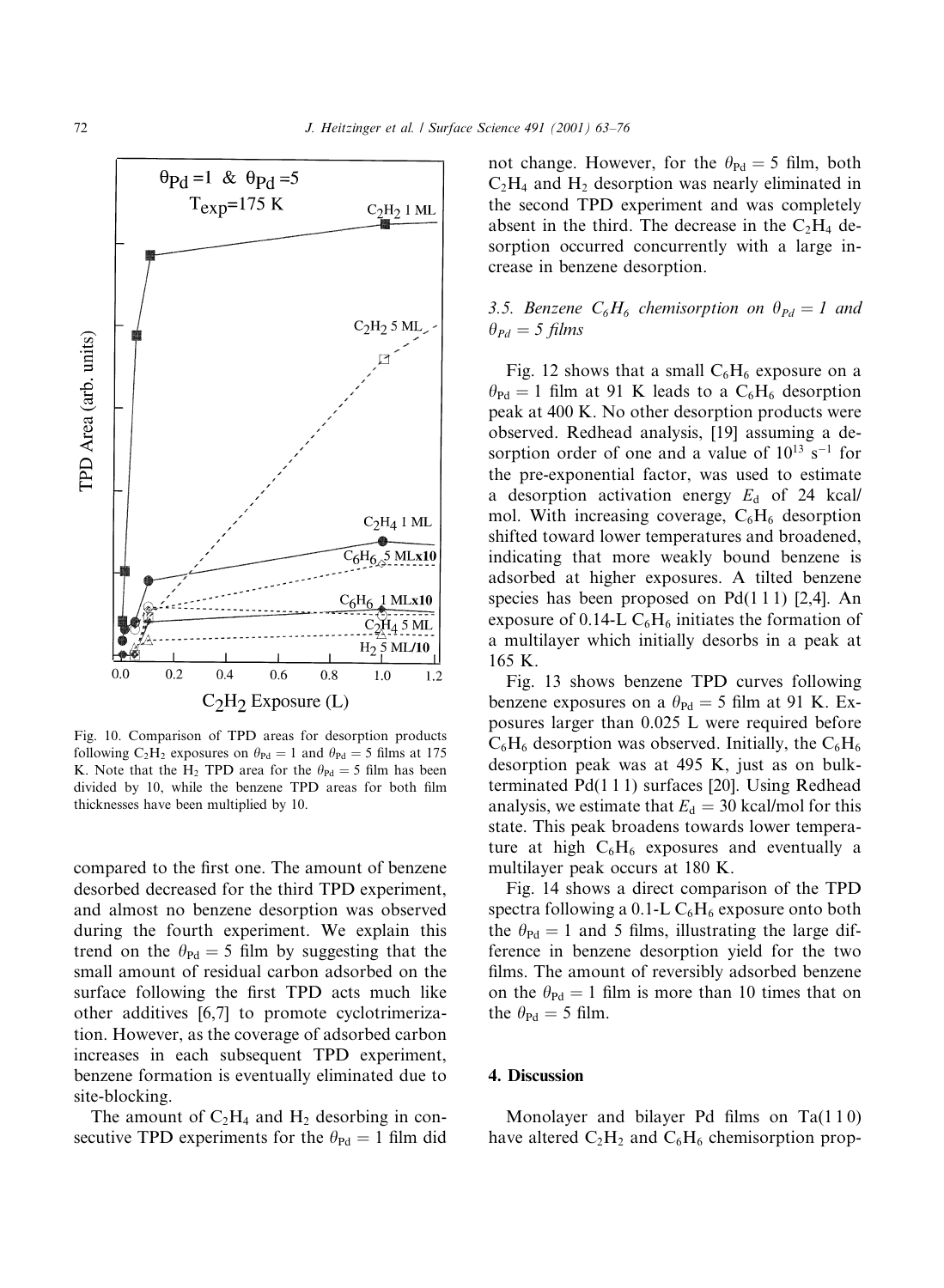

Fig. 11. Consecutive TPD spectra from a  $\theta_{\text{Pd}} = 5$  film following 1-L C<sub>2</sub>H<sub>2</sub> exposures at 175 K: (a) C<sub>2</sub>H<sub>2</sub> TPD spectra, (b) C<sub>6</sub>H<sub>6</sub> TPD spectra, (c)  $C_2H_4$  TPD spectra and (d)  $H_2$  TPD spectra.

erties compared to bulk  $Pd(111)$ , with the largest differences observed on the  $\theta_{\text{Pd}} = 1$  film. The propensity for reversible adsorption of  $C_2H_2$  is greatly increased on the  $\theta_{\text{Pd}} = 1$  film relative to bulk  $Pd(111)$  and nearly all surface carbon is removed from the surface by  $500 \text{ K}$  (including reactions to desorb other products). In contrast, XPS data for  $C_2H_2$  adsorbed on Pd(1 1 1) at 300 K indicates that only 20% of the carbon on the surface is removed by 650 K [2]. Thus barriers to non-specific  $C_2H_2$ dehydrogenation are increased while barriers to hydrogenation and coupling reactions are the same or lower on the Pd monolayer compared to bulk  $Pd(111)$  surfaces.

In contrast to results for  $H_2$ , CO, NO, and  $C_2H_4$ chemisorption on the Pd monolayer on Ta $(110)$ , the strength of the  $C_2H_2$ -Pd chemisorption bond is not weakened substantially on the Pd monolayer

relative to bulk  $Pd(111)$ .  $C_2H_2$  desorbs in peaks at 180 and 265 K on the Pd monolayer, while Gentle and Muetterties reported  $C_2H_2$  desorption peaks at 188 and 300 K on bulk Pd(111) [3].

We propose that this difference between  $C_2H_2$ and small molecules like CO and NO exists because of the strong  $C_2H_2$ -Pd chemisorption bond that can be formed if Pd electronic rehybridization occurs. Initially, Pd is rehybridized on  $Ta(110)$  to have a filled valence d-band (analogous to Ag) in order to maximize Pd-Ta bonding, but there is a competition between maximizing the Pd-adsorbate bonding and the Pd-substrate bonding in the presence of adsorbates. Strongly adsorbed molecules at the surface of the Pd film can change the balance to maximize the Pd-adsorbate bond and alter the Pd-substrate bond. We label this process "adsorbate-induced rehybridization", and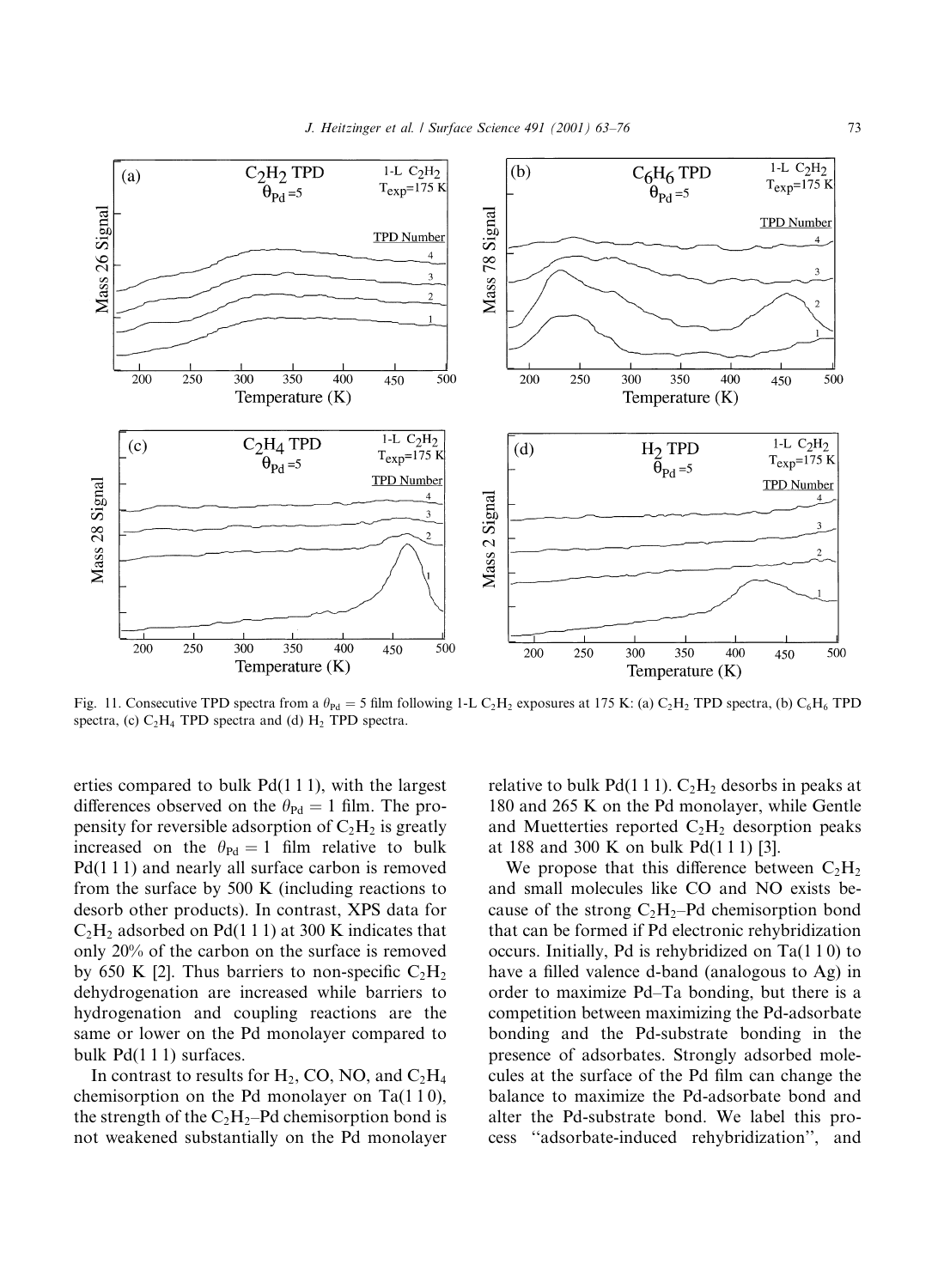



consider that it is analogous to adsorbate-induced reconstruction. This should be general behavior for bimetallic systems. For example, similar behavior was observed on Pd films on  $Mo(100)$ , where  $C_2H_4$  chemisorption was weakened substantially, but not  $C_2H_2$  chemisorption [12].

 $C_6H_6$  desorbs also during TPD of the  $C_2H_2$ monolayer on the  $\theta_{\text{Pd}} = 1$  film. However, cyclotrimerization is altered and appears to be only a minor reaction path on the  $\theta_{\text{Pd}} = 1$  film, accounting for only 1% of a  $C_6H_6$  monolayer (~0.15 ML).  $C_6H_6$  desorption appears to be desorption-rate limited, as on bulk  $Pd(111)$  [2] where it desorbs at the same temperature as does  $C_6H_6$  from  $C_6H_6$ exposures.

 $C_6H_6$  desorption from cyclotrimerization on the  $\theta_{\text{Pd}} = 5$  film was very similar to that observed on bulk Pd(111). In both cases,  $C_6H_6$  desorption



Fig. 13.  $C_6H_6$  TPD spectra following  $C_6H_6$  exposures on  $\theta_{\text{Pd}} =$ 5 films at 91 K.

peaks were observed at 250 and 500 K. The main difference seen for the Pd film with  $\theta_{\text{Pd}} = 5$  was that most of the  $C_6H_6$  desorbs at 250 K, whereas nearly equal amounts were desorbed in both peaks on bulk  $Pd(111)$  [1–4]. The atomistic structure of the thin film may prevent the formation of flatlying benzene or prevent its desorption from the surface. While  $C_2H_2$  desorption occurs at 188 and 300 K on bulk Pd(1 1 1) [3], the small broad  $C_2H_2$ desorption peak following  $C_2H_2$  exposures on a Pd film with  $\theta_{\text{Pd}} = 5$  at 175 K may indicate acetyleneinduced morphology changes occurring as the surface is heated during a TPD experiment.

Films of intermediate thickness ( $\theta_{\text{Pd}} = 2$  and 3) appear to have some characteristics of both the  $\theta_{\text{Pd}} = 1$  and  $\theta_{\text{Pd}} = 5$  films for both  $C_2H_2$  adsorption and reaction. Benzene desorption from  $\theta_{\text{Pd}} =$ 2 and  $\theta_{\text{Pd}} = 3$  films mostly resembles that from a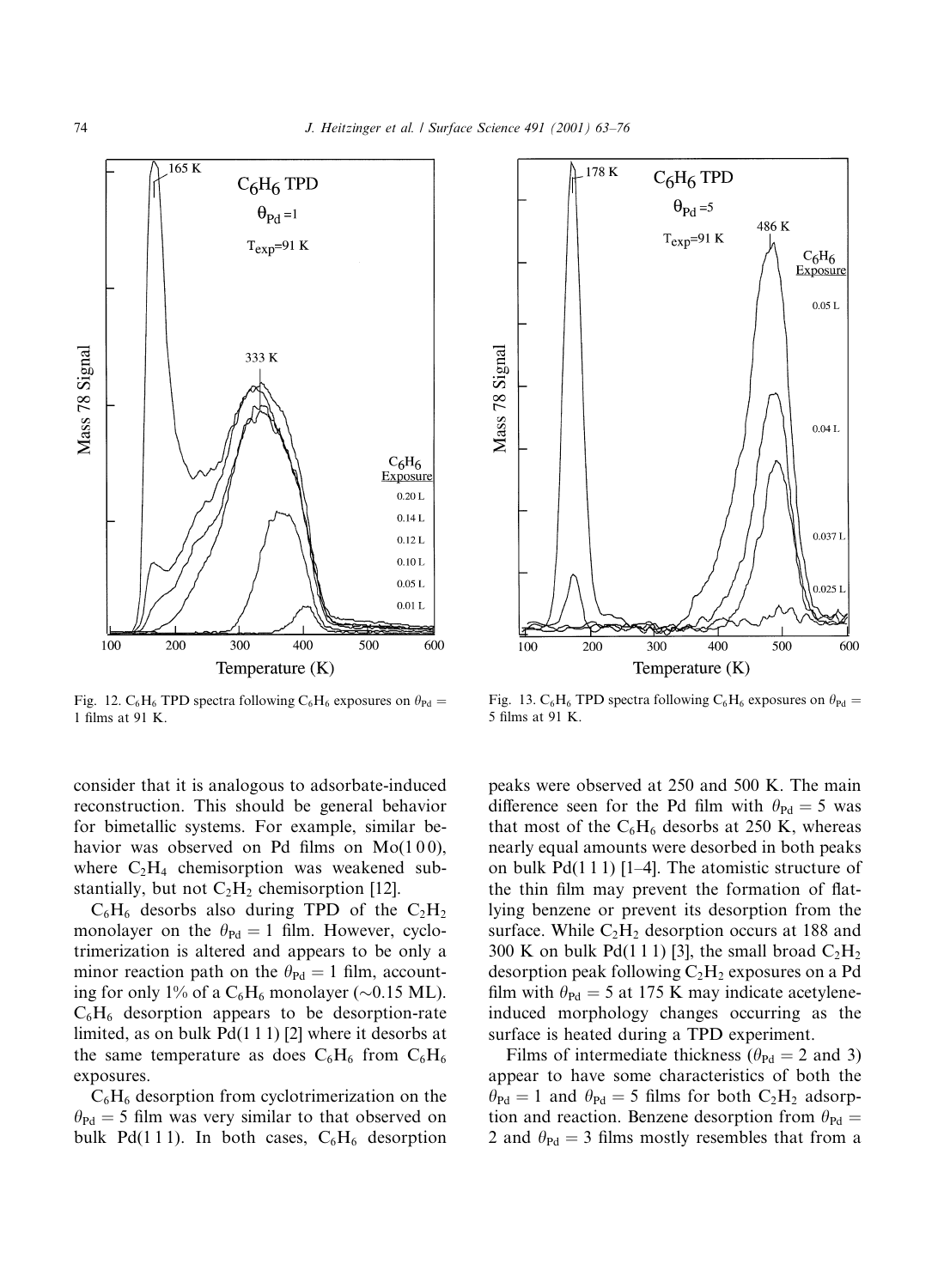

Fig. 14. Comparison of C<sub>6</sub>H<sub>6</sub> TPD spectra from  $\theta_{\text{Pd}} = 1$  and  $\theta_{\rm Pd} = 5$  films.

 $\theta_{\text{Pd}} = 5$  film. Thus, formation of the Pd monolayer on  $Ta(110)$  provides the ability for tuning the chemisorption properties of Pd. However, this tuning is limited to the first few monolayers of Pd film for strongly bound adsorbates.

 $C_2H_2$  chemisorption studies have also been carried out on ultrathin Pd films on  $Mo(100)$  [2] and  $W(211)$  [11]. As for Pd/Ta(110), there was not a large change in the  $C_2H_2$ -Pd bond strength for  $C_2H_2$  adsorbed on the Pd monolayer film on  $Mo(100).$ 

Benzene chemisorption is also altered on ultrathin Pd films on  $Ta(110)$ . The most strongly adsorbed benzene is bound on the  $\theta_{\text{Pd}} = 1$  film about 6 kcal/mol less strongly than it is on the thick  $(\theta_{\text{Pd}} = 5)$  Pd film or bulk Pd(111) [4,20]. Additionally, the propensity for reversible adsorption is greatly increased on the  $\theta_{\text{Pd}} = 1$  film. On the Pd monolayer, benzene also forms more weakly bound species as evidenced by the desorption peak which extends to temperatures as low as 200 K. The  $\theta_{\text{Pd}} = 5$  film resembles bulk Pd with respect to benzene chemisorption.

#### 5. Conclusions

Ultrathin Pd films deposited on  $Ta(110)$  have altered chemisorption properties for  $C_2H_2$  and  $C_6H_6$  when compared to bulk Pd(111). The propensity for reversible adsorption is greatly increased on the  $\theta_{\text{Pd}} = 1$  film for both molecules. The cyclotrimerization of  $C_2H_2$  to form  $C_6H_6$  was found to occur on the  $\theta_{\text{Pd}} = 1$  film, and the reactively formed  $C_6H_6$  desorbs from a single state at 400 K. In contrast, the same reaction on  $Pd(111)$ results in  $C_6H_6$  desorption at 250 and 500 K. The different desorption temperature for reactivelyformed  $C_6H_6$  on the  $\theta_{\text{Pd}} = 1$  film is attributed to a more weakly bound, flat-lying benzene species. This is consistent with TPD spectra of  $C_6H_6$  following C<sub>6</sub>H<sub>6</sub> exposures on a  $\theta_{\text{Pd}} = 1$  film, which also show  $C_6H_6$  desorption at 400 K. Pd films two to three monolayers thick have some characteristics of the  $\theta_{\text{Pd}} = 1$  film as well as some characteristics of bulk Pd(111) while thicker ( $\theta_{\text{Pd}} = 5$ ) Pd films in general resemble bulk  $Pd(111)$ .

We explain the differences observed between the interaction of  $C_2H_2$  with the Pd monolayer and that of other small molecules like CO and NO to arise because of the strong  $C_2H_2$ -Pd chemisorption bond that can be formed if Pd electronic rehybridization occurs. We label this process "adsorbate-induced rehybridization", and consider that it is analogous to adsorbate-induced reconstruction. This should be general behavior for bimetallic systems.

#### **References**

- [1] W. Sesselmann, B. Woratshek, G. Ertl, J. Kuppers, Surf. Sci. 130 (1983) 245.
- [2] W.T. Tysoe, G.L. Nyberg, R.M. Lambert, Surf. Sci. 135  $(1983)$  128.
- [3] T.M. Gentle, E.L. Muetterties, J. Phys. Chem. 87 (1983) 2469.